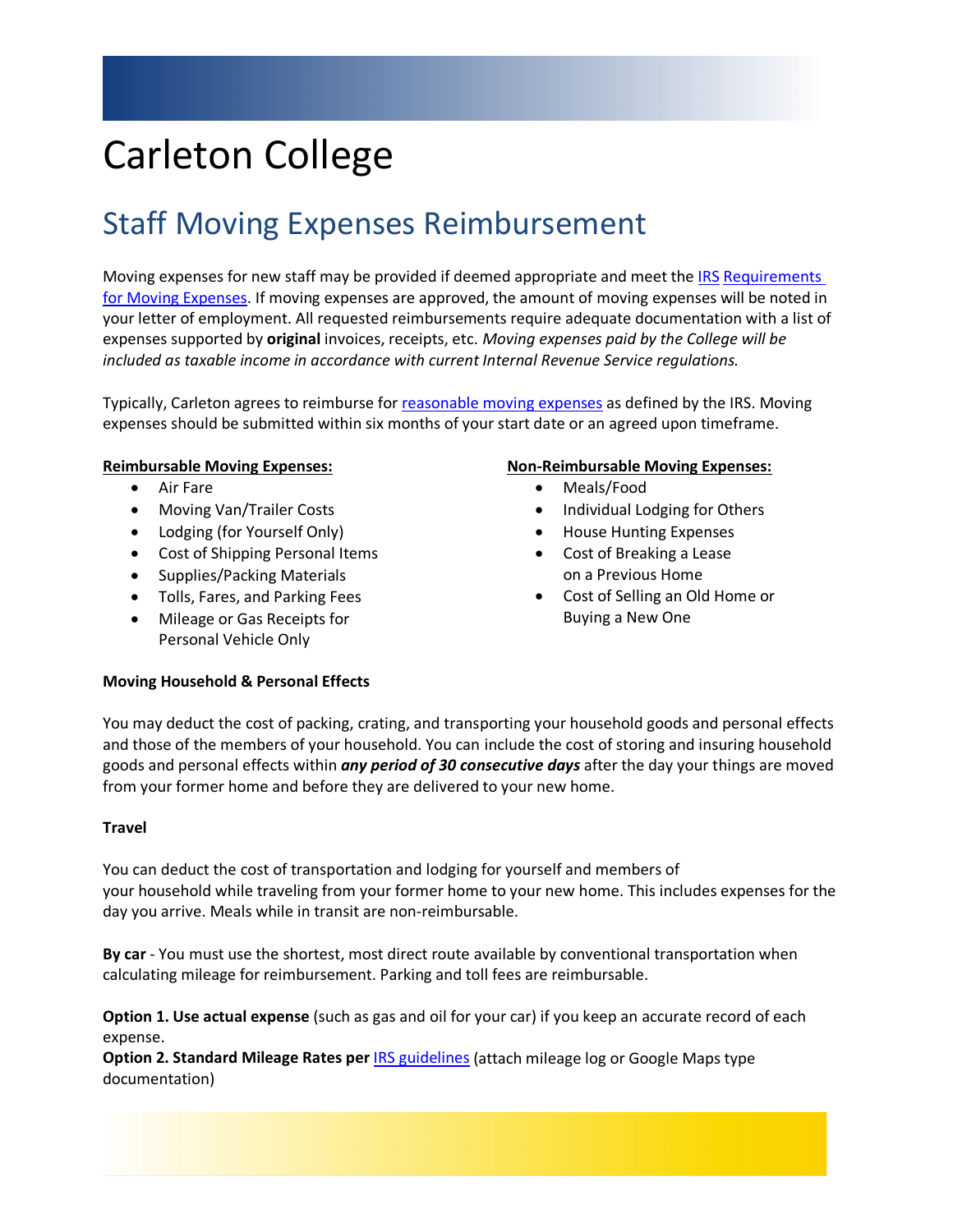#### **Requesting Reimbursement:**

- 1. Locate Form: [Request for Staff Moving Expense](https://d31kydh6n6r5j5.cloudfront.net/uploads/sites/321/2021/01/Moving-Expense-Reimbursement-Form-21.pdf) Reimbursement
- 2. Gather original receipts and enter line items on the form directly or create a listing and attach to the form.
- 3. Print, sign and submit to the Human Resources office, for verification and approval. You will need to submit *hard copy original receipts* along with the signed submissionform.
- 4. Human Resources will forward the reimbursement request and receipts to Payroll.
- *5.* Payment requests will be included with the subsequent payroll cycle, *please note, moving expenses reimbursement(s) are subject to payroll taxes.*

For Faculty: Visit this link for information regarding the payment of a [relocation allowance.](https://www.carleton.edu/incoming-faculty/moving-expenses/)

### **Related Documents:**

Moving contractors found on our consortium's websites: (You are not required to use these services)

- [E&I \(Educational & Institution](https://apps.carleton.edu/campus/business/assets/EI_Listing_2018.pdf) Cooperative)
- [ACTC \(Associated Colleges of the Twin Cities\)](https://apps.carleton.edu/campus/business/assets/ACTC_Contract_List.pdf)